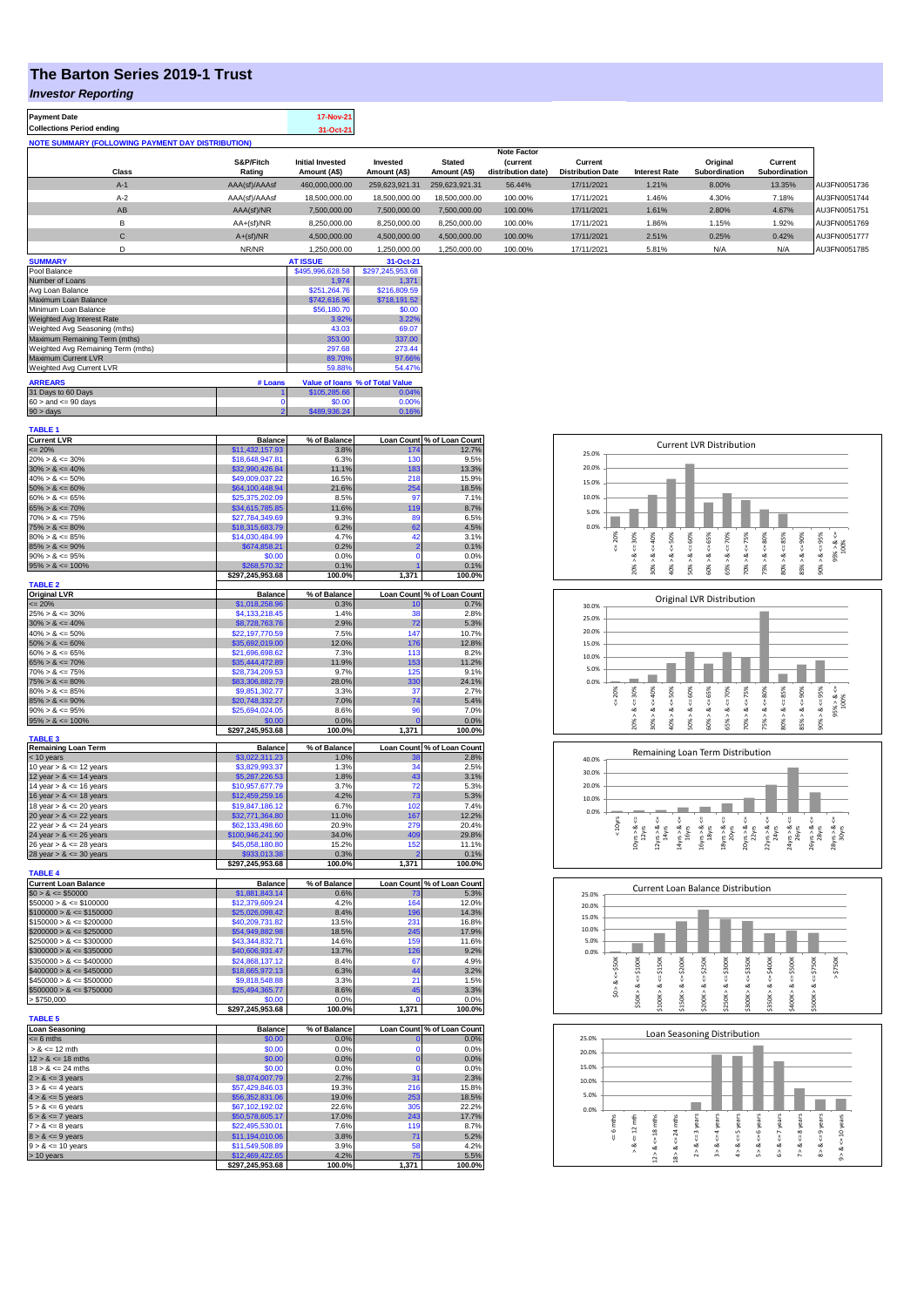# **The Barton Series 2019-1 Trust**

## *Investor Reporting*

| <b>Payment Date</b>                                            |                                     | 17-Nov-21             |                   |                                     |
|----------------------------------------------------------------|-------------------------------------|-----------------------|-------------------|-------------------------------------|
| <b>Collections Period ending</b>                               |                                     | 31-Oct-21             |                   |                                     |
| TABLE 6                                                        |                                     |                       |                   |                                     |
| Postcode Concentration (top 10 by value)                       | <b>Balance</b>                      | % of Balance          | <b>Loan Count</b> | % of Loan Count                     |
| 2615                                                           | \$5.975.747.67                      | 2.0%                  |                   | 2.0%                                |
| 2611<br>2914                                                   | \$5,593,245.44                      | 1.9%<br>1.8%          | 17<br>19          | 1.2%<br>1.4%                        |
| 5114                                                           | \$5,313,836.64<br>\$5,049,045.23    | 1.7%                  | 26                | 1.9%                                |
| 2620                                                           | \$4,571,327.37                      | 1.5%                  | 19                | 1.4%                                |
| 5162                                                           | \$4,261,493,68                      | 1.4%                  | 26                | 1.9%                                |
| 2617                                                           | \$4,257,122.97                      | 1.4%                  | 18                | 1.3%                                |
| 2905                                                           | \$3,697,846.34                      | 1.2%                  | 16                | 1.2%                                |
| 5158                                                           | \$3,538,890.20                      | 1.2%                  | 19                | 1.4%                                |
| 5108                                                           | \$3,296,987.21                      | 1.1%                  | 25                | 1.8%                                |
|                                                                |                                     |                       |                   |                                     |
| <b>TABLE 7</b>                                                 |                                     |                       |                   |                                     |
| <b>Geographic Distribution</b>                                 | <b>Balance</b><br>\$52,625,258.29   | % of Balance          | <b>Loan Count</b> | % of Loan Count                     |
| Australian Capital Territory<br>New South Wales                | \$39,615,232.94                     | 17.7%<br>13.3%        | 176               | 16.3%<br>12.8%                      |
| Northern Territory                                             | \$986,177.20                        | 0.3%                  | s                 | 0.2%                                |
| Queensland                                                     | \$3,291,576.13                      | 1.1%                  | 13                | 0.9%                                |
| South Australia                                                | \$131,225,878.49                    | 44.1%                 | 687               | 50.1%                               |
| Tasmania                                                       | \$592,360.71                        | 0.2%                  | з                 | 0.2%                                |
| Victoria                                                       | \$12,192,999.07                     | 4.1%                  | 42                | 3.1%                                |
| Western Australia                                              | \$56,716,470.85                     | 19.1%                 | 224               | 16.3%                               |
|                                                                | \$297,245,953.68                    | 100.0%                | 1,371             | 100.0%                              |
| TABLE <sub>8</sub>                                             |                                     |                       |                   |                                     |
| Metro/Non-Metro/Inner-City                                     | <b>Balance</b>                      | % of Balance          | <b>Loan Count</b> | % of Loan Count                     |
| Metro                                                          | \$235,096,003.79                    | 79.1%                 | 1066              | 77.8%                               |
| Non-metro                                                      | \$59,044,420.39                     | 19.9%                 | 292               | 21.3%                               |
| Inner city                                                     | \$3,105,529.50                      | 1.0%                  | 13                | 0.9%                                |
|                                                                | \$297,245,953.68                    | 100.0%                | 1,371             | 100.0%                              |
| <b>TABLE 9</b>                                                 | <b>Balance</b>                      | % of Balance          |                   | Loan Count % of Loan Count          |
| <b>Property Type</b><br><b>Residential House</b>               | \$271,068,018.31                    | 91.2%                 | 240               | 90.4%                               |
| <b>Residential Unit</b>                                        | \$23,543,021.79                     | 7.9%                  | 118               | 8.6%                                |
| Rural                                                          | \$0.00                              | 0.0%                  | $\mathbf 0$       | 0.0%                                |
| Semi-Rural                                                     | \$0.00                              | 0.0%                  | $\mathbf 0$       | 0.0%                                |
| <b>High Density</b>                                            | \$2,634,913.58                      | 0.9%                  | 13                | 0.9%                                |
|                                                                | \$297,245,953.68                    | 100.0%                | 1,371             | 100.0%                              |
| TABLE 10                                                       |                                     |                       |                   |                                     |
| <b>Occupancy Type</b>                                          | Balance                             | % of Balance          |                   | Loan Count % of Loan Count          |
| Owner Occupied                                                 | \$263,273,464.89                    | 88.6%                 | 1197              | 87.3%                               |
| Investment                                                     | \$33,972,488.79                     | 11.4%                 | 174               | 12.7%                               |
| <b>TABLE 11</b>                                                | \$297,245,953.68                    | 100.0%                | 1,371             | 100.0%                              |
| <b>Employment Type Distribution</b>                            | <b>Balance</b>                      | % of Balance          |                   | Loan Count % of Loan Count          |
| Contractor                                                     | \$3,539,087.34                      | 1.2%                  | 15                | 1.1%                                |
| Pay-as-you-earn employee (casual)                              | \$10.465.292.18                     | 3.5%                  | 55                | 4.0%                                |
| Pay-as-you-earn employee (full time)                           | \$216,010,400.32                    | 72.7%                 | 965               | 70.4%                               |
| Pay-as-you-earn employee (part time)                           | \$27,645,249.30                     | 9.3%                  | 135               | 9.8%                                |
| Self employed                                                  | \$23,024,359.68                     | 7.7%                  | 99                | 7.2%                                |
| No data                                                        | \$16,561,564.86                     | 5.6%                  | 102               | 7.4%                                |
| <b>Director</b>                                                | \$0.00                              | 0.0%                  |                   | 0.0%                                |
|                                                                | \$297,245,953.68                    | 100.0%                | 1.371             | 100.0%                              |
| <b>TABLE 12</b>                                                |                                     |                       |                   |                                     |
| <b>LMI Provider</b><br>OBE                                     | <b>Balance</b><br>\$275,433,742.34  | % of Balance<br>92.7% | 1288              | Loan Count % of Loan Count<br>93.9% |
| Genworth                                                       | \$21,812,211.34                     | 7.3%                  | 83                | 6.1%                                |
|                                                                | \$297,245,953.68                    | 100.0%                | 1,371             | 100.0%                              |
| <b>TABLE 13</b>                                                |                                     |                       |                   |                                     |
| <b>Arrears</b>                                                 | <b>Balance</b>                      | % of Balance          | Loan Count        | % of Loan Count                     |
| <= 0 days                                                      | \$292,965,971.14                    | 98.6%                 | 1352              | 98.6%                               |
| $0 >$ and $\leq$ 30 days                                       | \$3,684,760.64                      | 1 2%                  | 16                | 1.2%                                |
| $30 >$ and $\leq 60$ days                                      | \$105,285.66                        | 0.0%                  | 1                 | 0.1%                                |
| $60 >$ and $\leq 90$ days                                      | \$0.00                              | 0.0%                  | $\Omega$          | 0.0%                                |
| $90 > \text{days}$                                             | \$489,936.24                        | 0.2%                  |                   | 0.1%                                |
|                                                                | \$297,245,953.68                    | 100.0%                | 1,371             | 100.0%                              |
| <b>TABLE 14</b>                                                |                                     |                       |                   |                                     |
| <b>Interest Rate Type</b>                                      | <b>Balance</b>                      | % of Balance          |                   | Loan Count % of Loan Count          |
| Variable<br>Fixed                                              | \$224,203,263.96<br>\$73.042.689.72 | 75.4%<br>24.6%        | 1062<br>309       | 77.5%<br>22.5%                      |
|                                                                | \$297,245,953.68                    | 100.0%                | 1,371             | 100.0%                              |
| TABLE 15                                                       |                                     |                       |                   |                                     |
| <b>Weighted Ave Interest Rate</b>                              | <b>Balance</b>                      | <b>Loan Count</b>     |                   |                                     |
| <b>Fixed Interest Rate</b>                                     | 2.94%                               | 309                   |                   |                                     |
|                                                                |                                     |                       |                   |                                     |
| <b>TABLE 16</b>                                                |                                     |                       |                   |                                     |
| COVID-19 Impacted Loan                                         | Impacted (#)                        | Impacted (%)          | Impacted (\$)     |                                     |
|                                                                |                                     | 0.07%                 | 540.096           |                                     |
|                                                                |                                     |                       |                   |                                     |
|                                                                |                                     |                       |                   |                                     |
| <b>TABLE 17</b><br>Foreclosure, Claims and Losses (cumulative) | <b>Balance</b>                      | <b>Loan Count</b>     |                   |                                     |

| Foreclosure, Claims and Losses (cumulative) | <b>Balance</b> | <b>Loan Count</b> |
|---------------------------------------------|----------------|-------------------|
| Properties foreclosed                       | \$221.365.92   |                   |
| Claims submitted to mortgage insurers       | \$0.00         |                   |
| Claims paid by mortgage insurers            | \$0.00         |                   |
| loss covered by excess spread               | \$0.00         |                   |
| Amount charged off                          | \$0.00         |                   |

Please note: Stratified data excludes loans where the collateral has been sold and there is an LMI claim pending.